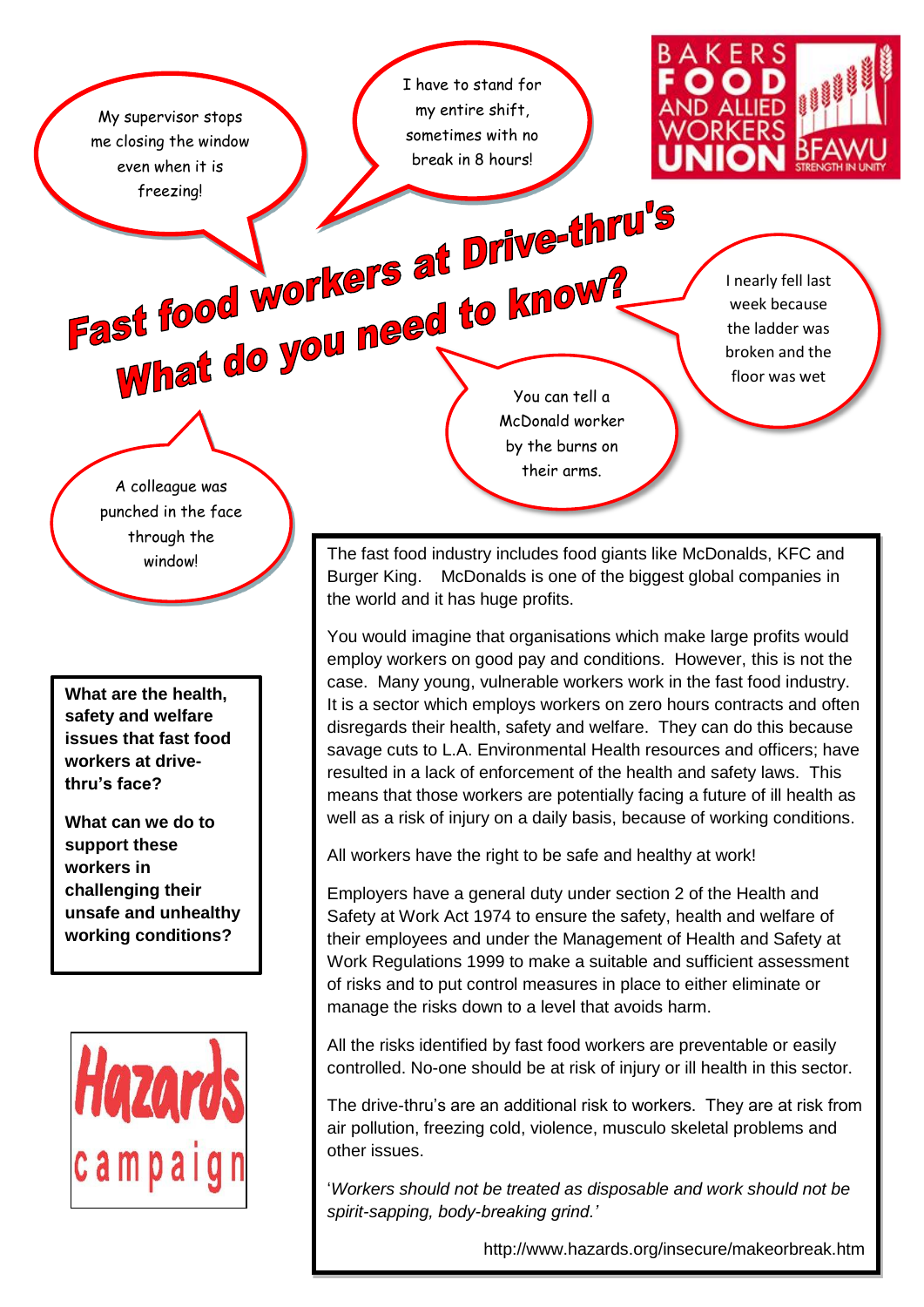## **Hazards Identified by Fast Food Workers**

| <b>Issue</b>                           | <b>Potential Hazard</b>                                                                                                                                                                                                                                                          | <b>Suggested Solutions</b>                                                                                                                                                                                                                                                            |  |
|----------------------------------------|----------------------------------------------------------------------------------------------------------------------------------------------------------------------------------------------------------------------------------------------------------------------------------|---------------------------------------------------------------------------------------------------------------------------------------------------------------------------------------------------------------------------------------------------------------------------------------|--|
| Lack of<br>personal<br>safety          | Incidents of violence, robberies,<br>sexual harassment, and bullying.<br>This can range from threats and<br>verbal abuse to physical assaults and<br>homicides from behaviours initiated<br>by customers, other employees, and<br>employers.                                     | Zero Tolerance on violence<br>Security procedure including alarms and<br>CCTV used to secure film of any customer<br>violence.<br>Clear policy on acceptable behaviour<br>displayed for customers and issued to all<br>staff in training and enforced by managers<br>and supervisors. |  |
| <b>Thermal</b><br>discomfort           | Having windows open for long periods<br>with wet, windy, cold, conditions or<br>hot, stuffy working conditions                                                                                                                                                                   | Heaters and adequate ventilation in work<br>space which are maintained and can be<br>used as necessary throughout the year.<br>PPE available free if necessary<br>Windows closed whenever possible                                                                                    |  |
| <b>Air Pollution</b>                   | Exposure to automobile exhaust<br>including diesel fumes and dust<br>Carbon monoxide poisoning can<br>result in headache, fatigue, flu-like<br>symptoms and potential heart<br>problems. Diesel exhaust is a<br>carcinogen and exposure to fine dust<br>can lead to cancers etc. | Windows closed whenever possible and<br>exhaust extraction units installed to protect<br>workers<br>Air quality monitoring inside and outside<br>windows                                                                                                                              |  |
| <b>Noise</b>                           | Exposure to traffic noise while<br>working in the drive-thru area.<br>Uncomfortable and hot headsets,<br>acoustic shock.                                                                                                                                                         | Suitable headsets, regularly maintained that<br>fit comfortably to head and ideally a set for<br>each individual. Rotation of workers in<br>drive-thru                                                                                                                                |  |
| <b>Musculo</b><br>skeletal<br>problems | Taking payments, cash and cards and<br>serving food and drink to customers in<br>cars can result in awkward postures,<br>excessive reaching and lifting and<br>twisting. Also a lack of work space                                                                               | Professionally designed work space which<br>is of adequate size to accommodate seats<br>and designed to reduce excessive<br>stretching and twisting<br>Rotation of workers in drive-thru<br>Training for workers on potential injuries<br>that can occur and how to avoid them.       |  |
| Prolonged<br>Standing                  | Workers being expected to stand<br>without a break for long periods.<br>Standing for long periods of time can<br>cause stress and strain to workers'<br>backs and legs and circulatory<br>problems.                                                                              | Seats available with foot rests if necessary<br>and anti-fatigue mats                                                                                                                                                                                                                 |  |
| Working at<br>height                   | Ladders used to clean and steps used<br>to fill drinks machine: Ladders not<br>maintained and ladders and steps<br>being used on wet floors                                                                                                                                      | All equipment maintained with a schedule<br>of checks. All floors clean and dry and<br>ladders/steps not used on wet floors                                                                                                                                                           |  |
| Disease/<br>Illness /<br><b>Injury</b> | Injury, illnesses and near misses not<br>recorded                                                                                                                                                                                                                                | All incidents recorded, reviewed to discover<br>any underlying causes, so that health and<br>safety risks are reduced                                                                                                                                                                 |  |
| Greasy,<br>slippery<br>floors          | Slips on floor and injuries from falls or<br>contact with hot oils or sharp<br>equipment                                                                                                                                                                                         | All floors kept dry and regularly cleaned                                                                                                                                                                                                                                             |  |
| <b>Chemicals</b>                       | Many cleaning substances are<br>corrosive and can cause skin and eye<br>burns. Some may cause dermatitis<br>(dry, sore, flaky skin) or other skin<br>irritations, asthma and breathing<br>problems.                                                                              | Carry out a COSHH Risk Assessment.<br>Hazardous substances should be removed<br>and replaced with safe products                                                                                                                                                                       |  |
| <b>Burns</b>                           | Burns on arms from operating<br>equipment                                                                                                                                                                                                                                        | Ensure equipment fit for purpose, replaced<br>if necessary and/or includes guards to<br>protect workers, workers provided with<br>safety garments and trained to ensure free                                                                                                          |  |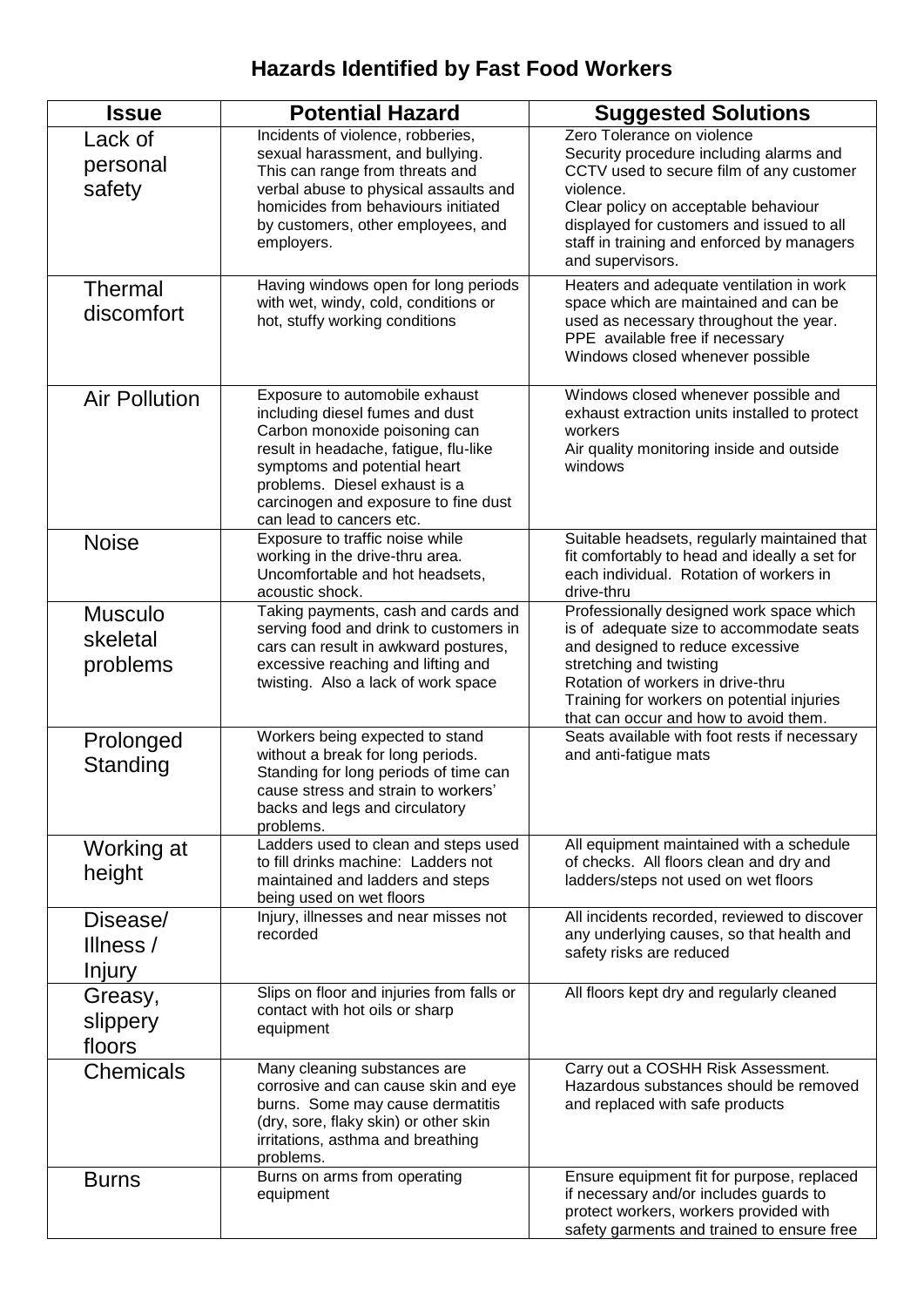|                                     |                                                                                                              | from injury. All injuries recorded in accident<br>book and investigated to prevent future<br>injuries.                                                                                                                                                                                                                                                                                                                                                                                                                       |
|-------------------------------------|--------------------------------------------------------------------------------------------------------------|------------------------------------------------------------------------------------------------------------------------------------------------------------------------------------------------------------------------------------------------------------------------------------------------------------------------------------------------------------------------------------------------------------------------------------------------------------------------------------------------------------------------------|
| Taking<br>rubbish to<br><b>bins</b> | Rubbish bins are outside and have an<br>insect/rodent hazard, also open to<br>elements                       | Rubbish bins are sited near to premises.<br>All ground surrounding bins is clean and<br>free from ice, water etc. Staff provided with<br>PPE to protect them from contact.                                                                                                                                                                                                                                                                                                                                                   |
| Breaks,<br>holidays,<br>sickness    | Working more than 6 hours without a<br>break. Not being given holidays or<br>unable to take sickness absence | All workers are entitled to take a 20 minute<br>break after 6 hours; many employers<br>provide a longer break. All workers are<br>entitled to paid holiday leave.<br>www.gov.uk/calculate-your-holiday-<br>entitlement Paid sickness absence is at<br>the discretion of your employer but many<br>employers have procedures in place to<br>support workers when they are ill and<br>ensure they do not return to work until they<br>are better, which is very important for food<br>safety. http://www.hazards.org/sickness/ |

Please note this list is not exhaustive. Other hazards may exist which should also be risk assessed.

HSE website provides detailed information on risk assessment and controlling different risks [http://www.hse.gov.uk](http://www.hse.gov.uk/)

## What can we do to support workers in the fast food sector?

- $\triangleright$  The fast food industry in notoriously unorganised. Staff on zero hours contracts feel vulnerable, they are often on low wages and do not know when they will get work or when they will be paid next. This makes it difficult to organise to organise them, however, the BFAWU has started organising in McDonalds and has already held a successful selective strike to challenge the unfair and unsafe working practices of the employer. It is important to advise any fast food workers you come into contact with, to join a trade union. http://www.bfawu.org/join
- $\triangleright$  If you are an elected politician or a trade union representative working with fast food workers, you could build up a dossier of unsafe and unhealthy conditions, injuries and issues that the workers raise. This should be forwarded to the local authority environmental health department for action. Always follow this up and find out what action has been taken by the environmental health department.
- $\triangleright$  If you visit a fast food restaurant then raise any health and safety concerns you identify with staff/managers etc. If you are an elected politician, make it known that you are and that if you have any concerns you will be raising them at the council, etc. Ensure that you include in any discussion, that you expect there will be no victimisation of workers.
- $\triangleright$  Organise a formal visit to the local fast food outlet from the council.
- $\triangleright$  Organise a formal visit to your local fast food restaurants if you are a Member of Parliament and make sure you talk to the staff about any concerns and make it known to them that they can contact you confidentially with their concerns.
- $\triangleright$  Trades Councils could also join the campaign to organise workers and ensure they know about trade unions and what they can do to support them and also make workers aware of health, safety and welfare laws.

*There are thousands of people who work in the fast food sector. They will be your friends, or friends of family members or someone in your family. Talk to them about their rights at work and about why it is important that they join a trade union.*